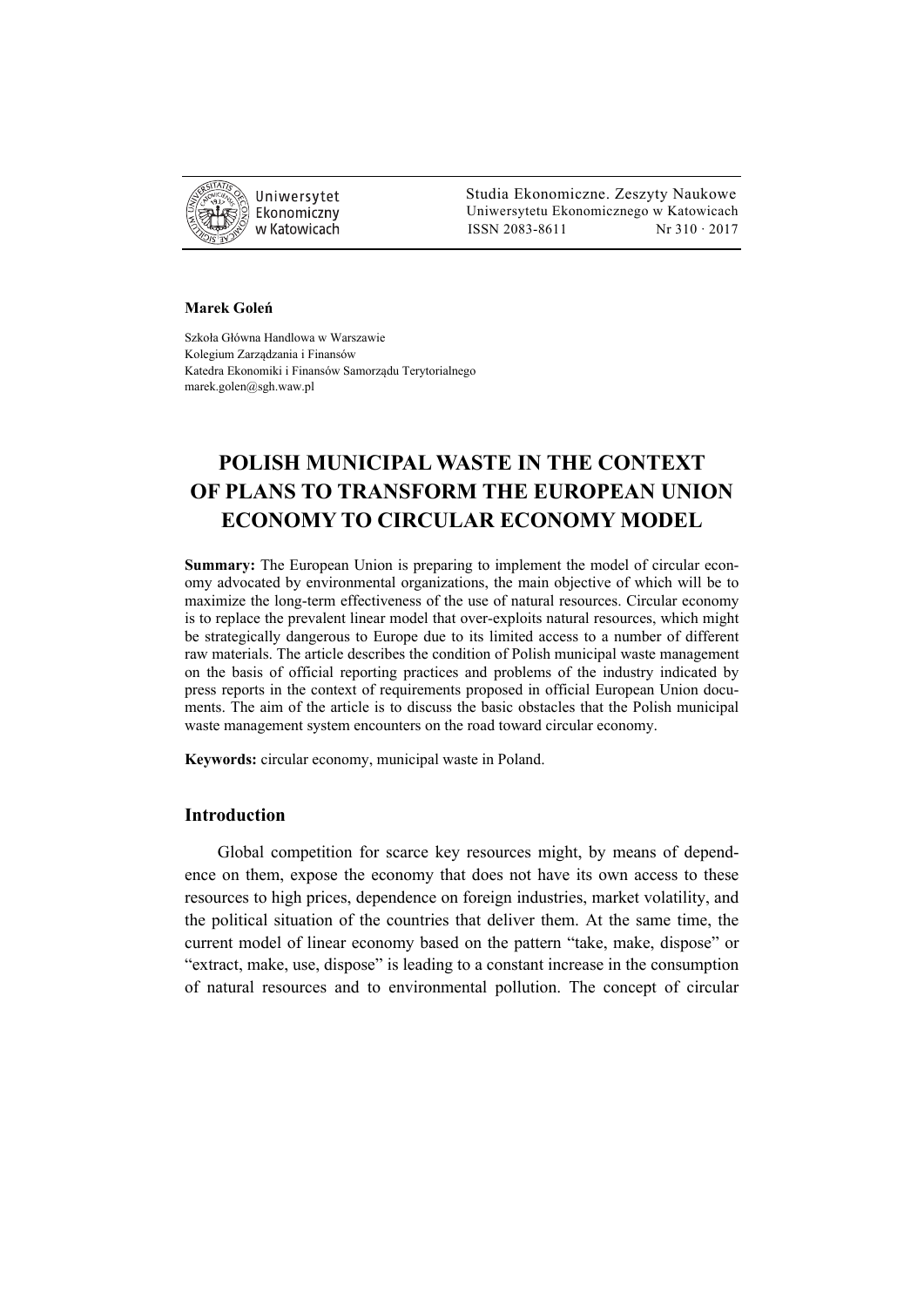economy is a response of modern environmental economists to the problem of managing limited natural resources.

The transition from the linear model to circular economy seeks to maintain the value of the materials and energy used in products for as long as possible, at the same time minimizing the production of waste and the consumption of resources. A successful transition to circular economy requires appropriate activities at all stages of the value chain: from the acquisition of raw materials, through the design of materials and products, the production, distribution, and consumption of goods, as well as repair, regeneration, and reuse systems, to waste management and recycling [www 1] This article focuses only on the last stages of the value chain, namely on waste management and recycling – of course, it does not mean that these aspects of the problem are of the greatest significance for the concept of circular economy; therefore, one should note at the very beginning, that the introduction of the model of circular economy only on the basis of activities related to municipal waste management is impossible, as those can merely help achieve this goal.

The article describes the condition of Polish municipal waste management on the basis of official reporting practices and problems of the industry indicated by press reports in the context of requirements proposed in official European Union documents. The aim of the article is to discuss the basic obstacles that the Polish municipal waste management system encounters on the road toward circular economy.

#### **1. European Union economic transformation plans**

The concept of circular economy operates in the European legal space in the form of an official announcement about the European Commission's efforts to implement this concept. The Communication from the Commission to the European Parliament, the Council, the European Economic and Social Committee, and the Committee of the Regions of July 2 2014, in spite of its general and largely declaratory nature, determines specific goals and time frames for the implementation of new regulations concerned with municipal waste management in the European Union. "In order to boost the economic, social and environmental benefits gained from the better management of municipal waste, the Commission proposes to:

− boost reuse and recycling of municipal waste to a minimum of 70% by 2030;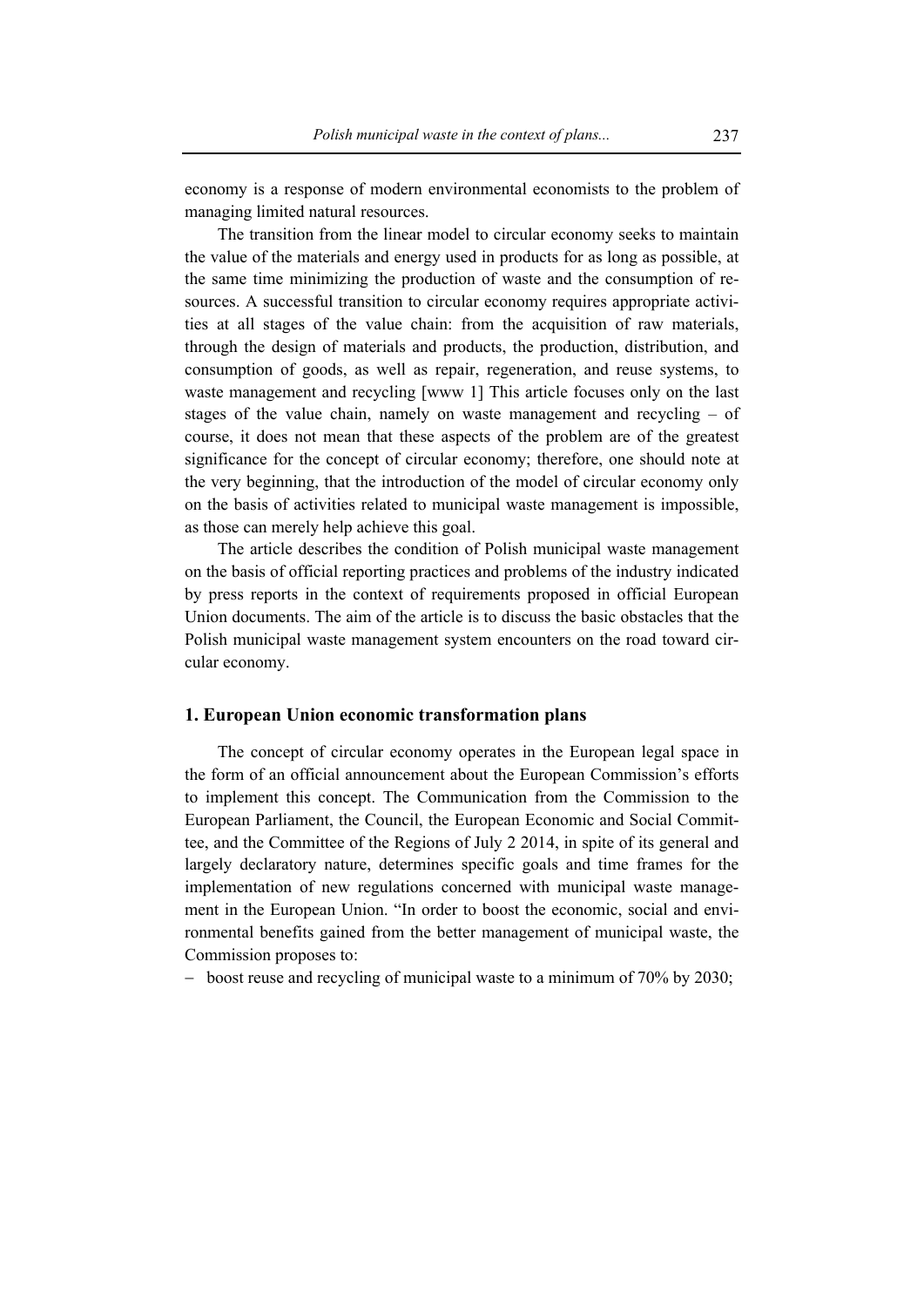- − increase the recycling rate for packaging waste to 80% by 2030, with interim targets of 60% by 2020 and 70% by 2025, including targets for specific materials;
- − ban the landfilling of recyclable plastics, metals, glass, paper and cardboard, and biodegradable waste by 2025, while Member States should endeavour to virtually eliminate landfill by 2030;
- − further promote the development of markets for high quality secondary raw materials, including through evaluating the added value of end-of-waste criteria for specific materials.
- − Clarify the calculation method for recycled materials in order to ensure a high recycling quality level" [Communication from the Commission..., 2014].

However, putting special emphasis on the role of municipal waste management in the implementation of the concept of circular economy is a misunderstanding, which was expressed in Press Report No. 71/2014 from the European Economic and Social Committee of December 12, 2014, a response to the Communication from the Commission to the European Parliament, the Council, the European Economic and Social Committee, and the Committee of the Regions of July 2, 2014. "The Committee endorses the Commission's proposals on waste reduction and recycling targets. However, it regrets that the proposals focus overly much on waste policies while neglecting "upstream" proposals. Only an inclusive action plan, bearing in mind the scarcity of resources and targeting the lifespan of products by smart ecodesign, their re-use and remanufacturing, and thus greening the economy will strengthen Europe's competitiveness and resilience in the long-term" [Press Report No. 71/2014…, 2014].

# **2. Municipal waste in Poland in contrast to other European states**

The official statistics presenting the production and processing of municipal waste in Europe place Poland among countries experiencing significant delays in the development of the industry – as opposed to more advanced nations – although not among those facing the most severe problems in this area. Landfilling is the least desirable method of municipal waste management in the European Union; therefore, figure 1 presents a list of more than 30 European countries (not only member states) studied by Eurostat, ordered according to their share of waste landfilled in the overall amount of waste produced. Poland – with a storage share of about 53% – was ranked 19th in the 2013 study, ahead of 13 other countries. The structure of the chart could be based on the sum of the shares of landfilled and non-processed waste, whose existence results from the weakness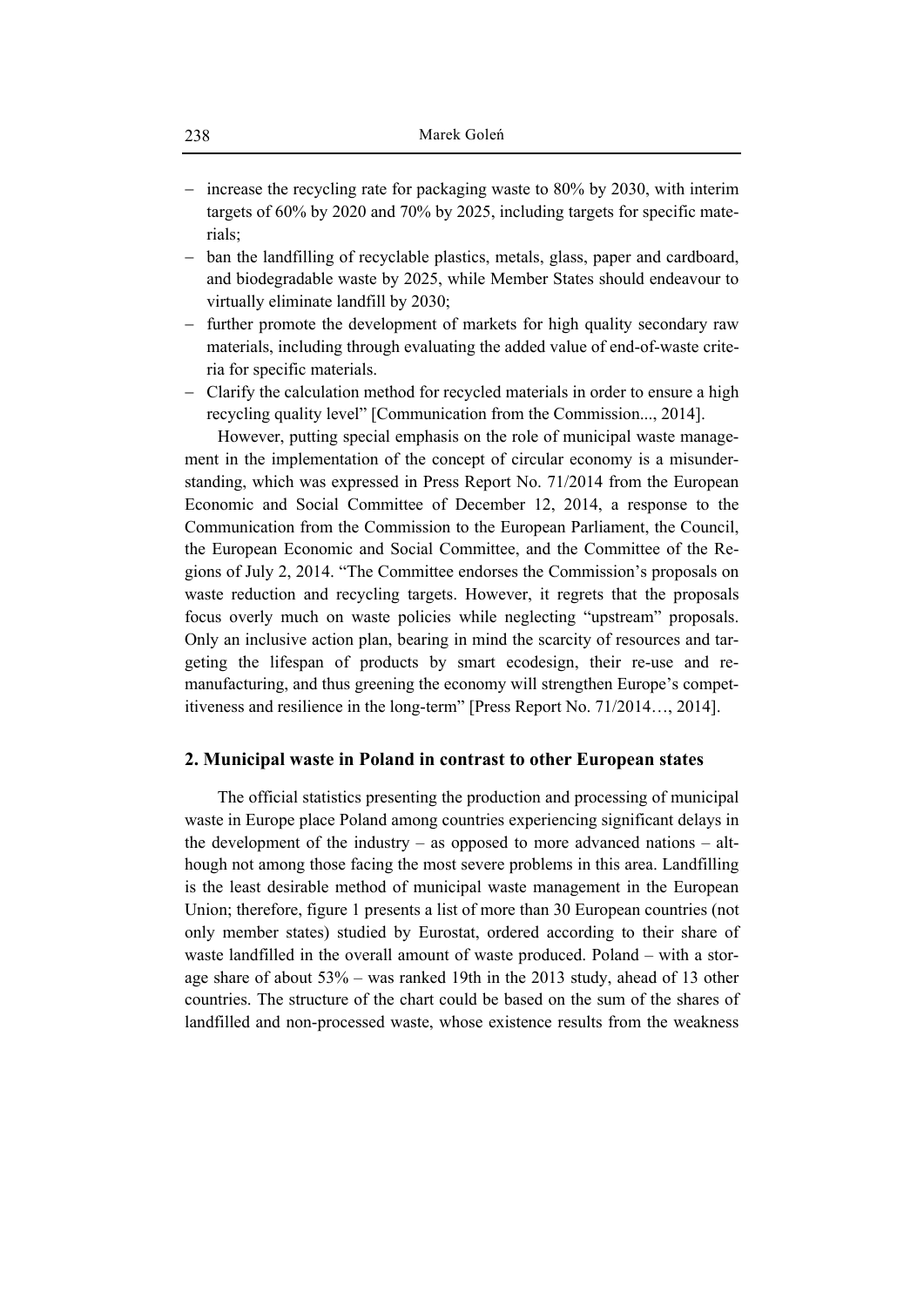of the statistics. Eurostat did not present the amount of unprocessed waste  $-$  it was calculated by deducting the other four categories from the overall amount of waste generated, and thus this type of collation was not presented.



\* data recorded for the year 2014 according to the Central Statistical Office

Fig. 1. Municipal waste in Europe in 2013 by states and processing methods [kg *per capita*] Source: Based on Eurostat's data.

management – avoiding its production by means of indicating the yearly per capita amount of waste produced in different countries. In this respect, Poland is listed only behind Romania and Estonia. As a result of the introduced reforms, methods of estimating the municipal waste stream have been changed in Poland. Since all inhabited properties became subject to the municipal waste management system in 2014 (theoretically, all municipal waste is collected and managed by relevant municipalities or communes), the process of estimating the stream of uncollected waste has been discontinued, which has resulted in further decrease in the officially visible waste stream. This tendency has been present in Polish statistics for many years now, which is a reason for a number of critical opinions about the way these reflect the reality (mutually exclusive processes: consumption grows – the amount of waste decreases). This criticism is all the more justified that the reform introduced in Poland does not provide for incentives to limit the amount of generated waste; quite the opposite – the flat rate fee encourages little concern with limiting the stream where it originates. For this reason, it is difficult to prejudge Poland's success in terms of the basic priority for municipal waste management, which in the EU hierarchy consists in avoiding waste generation. At the same time, the discussed chart presents the basic priority for waste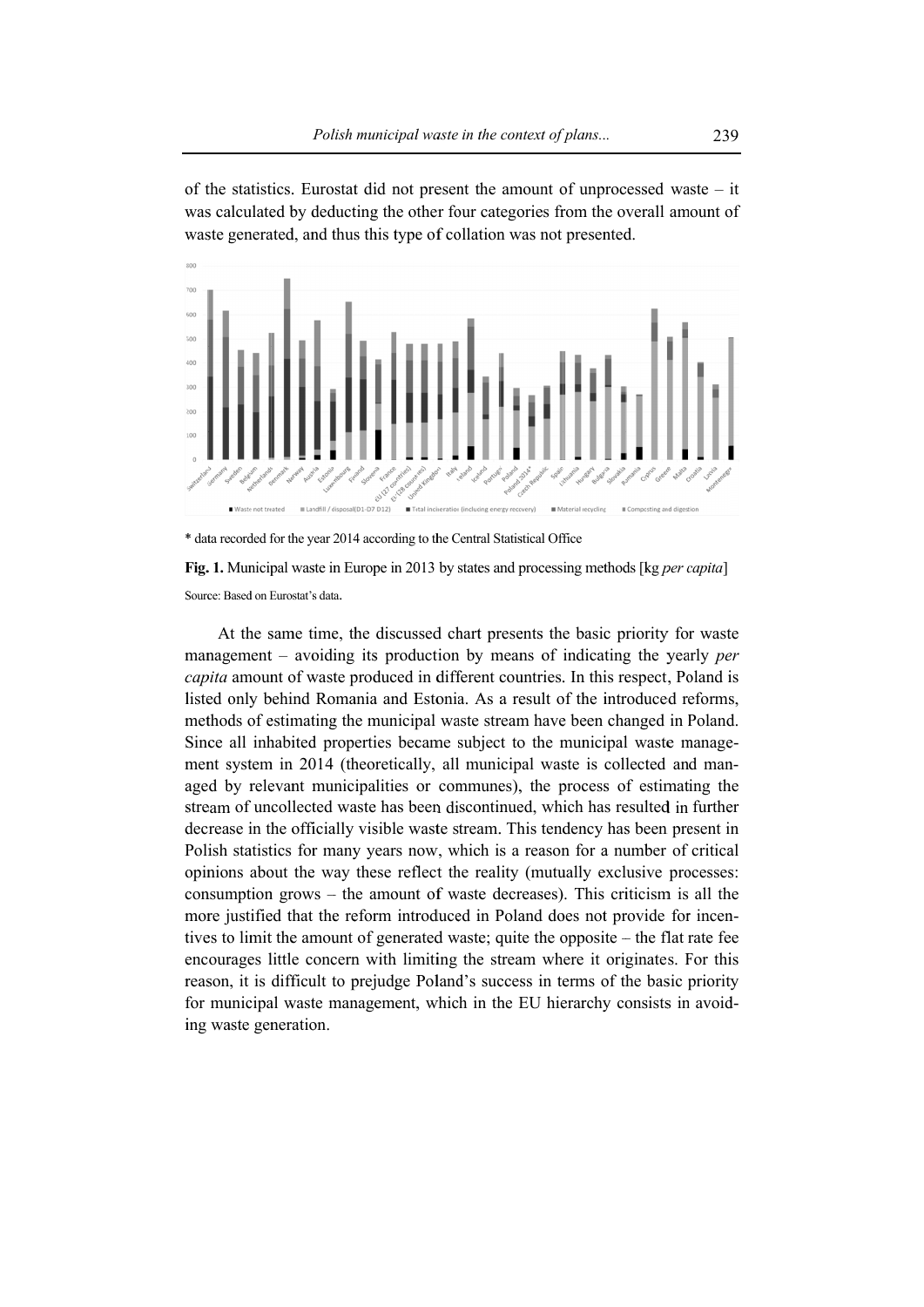The plans to introduce circular economy in the European Union, within which not only landfilling, but also incineration of waste are completely undesirable methods of waste management, force even today's ranking leaders to introduce far-reaching changes, as they largely base their systems on incineration (about 50% in Sweden, Belgium, Holland, Denmark, Estonia, Finland). Germany remains the closest to the circular economy model in terms of municipal waste management, with nearly 47% of the shares of material recycling and 17.5% of the shares of biological methods. In Poland, these are 13.1% and 10.8% respectively, which should be considered considerably divergent not only from the ultimate goal, but also from the ranking leader (Fig. 1).

# **3. Obstacles to the introduction of circular economy in Polish municipal waste management**

The basic obstacle preventing the introduction of circular economy in Polish municipal waste management is the assumption common in the society and among managers of municipal waste, that in this field one cannot stop generating mixed waste. Although nowhere is this belief officially formulated, its existence is confirmed by generally accepted legal, infrastructural and organizational solutions emphasizing mixed waste management in both central and the majority of local government units. The solutions used in Poland insufficiently penalize the generation of mixed waste, which makes this group prevail in the system. Meanwhile, mixed waste management makes it impossible for Poland to progress on the road toward the model of circular economy, as this type of waste processing is highly inefficient – in accordance with [Założenia do projektu…, 2010], it can be used to obtain only about 7% of secondary raw materials of poor quality and value to be recycled. The remaining amount ceases to be processed by being incinerated or landfilled; these processes are ranked low in the EU hierarchy of waste management methods, but characteristic of the linear model of economy.

The discussion of the problem was divided into three parts. The basis here is **social discipline in waste segregation** – without efficient waste segregation at the source of its generation, one cannot speak of large amounts of high-quality secondary raw materials that are an indispensable element of circular economy. The function of weak waste segregation discipline is the **model of collecting waste**, and, as a result, the method of its processing by units of **waste management infrastructure**.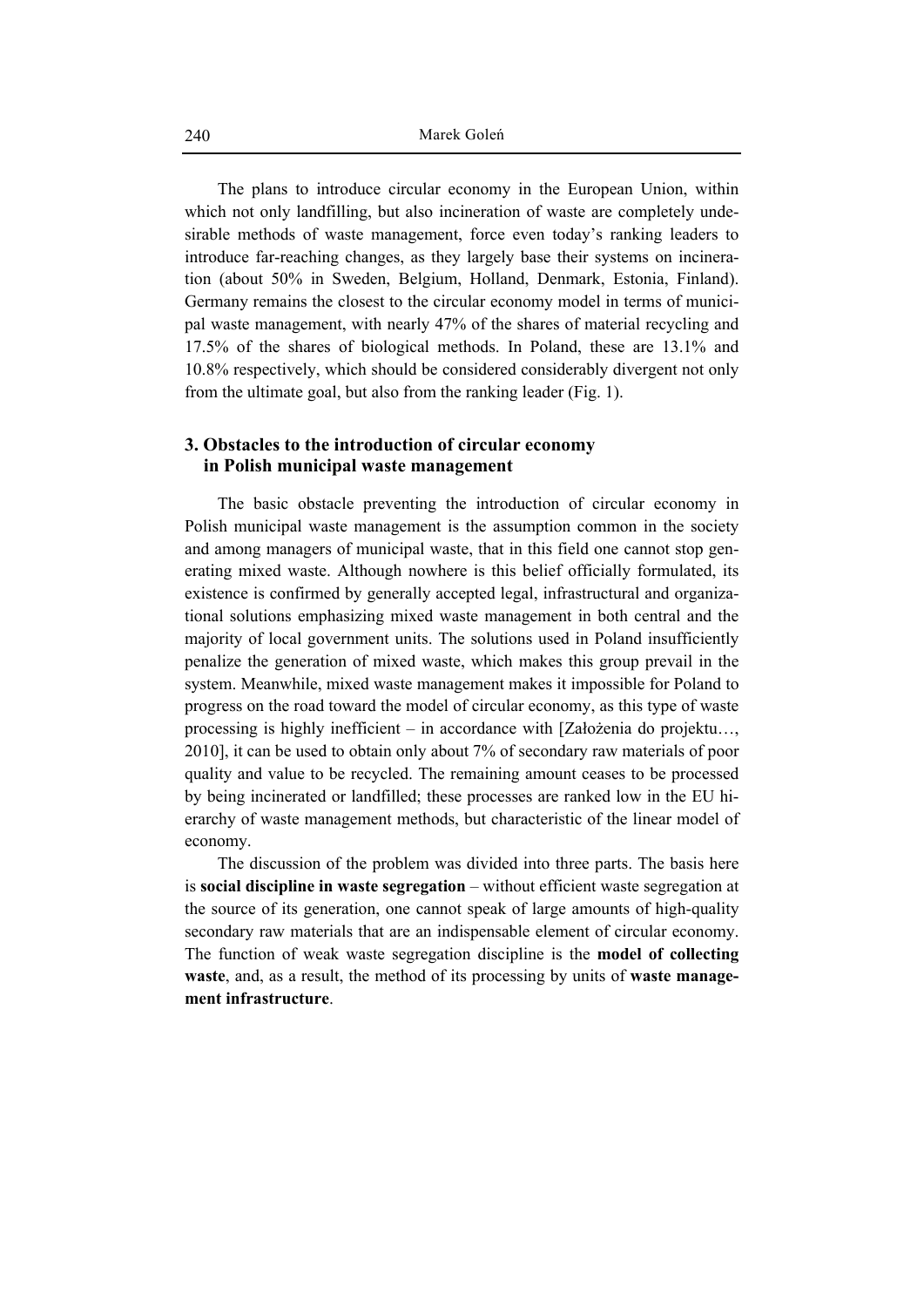#### **3.1. Social discipline in municipal waste segregation**

Low social discipline in municipal waste segregation is a common problem in Poland, and few exceptions in the form of individual municipalities, communes, or even smaller local communities only confirm this principle. Admittedly, in accordance with a mid-2014 survey, 89% of the respondents declared that they segregated waste, but simultaneously – according to the  $CSO - 86.5\%$  of municipal waste for the whole year 2013 was mixed [*Environment 2014*, 2015].

The reasons for this problem are largely varied: of significance here are not only flawed regulations, but also a lack of economic incentives, low environmental awareness among society, or even – more generally – socio-cultural determinants. This study focuses generally on legal regulations and economic incentives that these regulations may create. Other issues will not be mentioned.

The prohibition of mixing municipal waste in Poland does not apply to its generation – producers of municipal waste may mix it regardless of whether or not a given entity declares waste segregation. Although by declaring waste segregation the producer of municipal waste undertakes to produce part of the waste in accordance with the provisions of regulations for maintaining order and cleanliness in a given municipality or commune in exchange for a lower fee, since the law does not formally require a specific portion (by weight or volume) of municipal waste that should be segregated by the producer, in practice, the majority of waste produced within the so-called model of selective collection is mixed.

The problem is deepened by the standard adopted by probably all municipalities, in accordance with which alongside selectively collected waste producers of segregated waste always have at their disposal containers for mixed waste, which, in combination with very few municipalities or communes that collect kitchen or ashes waste at the source, generally results in very low efficiency of municipal waste segregation in the country. According to [Strzelczyk, 2013], municipal waste includes more than 50% of kitchen waste (about 40%) and ashes (about 15%). If these two types are mixed with one another and with other types of waste, one cannot later manage such mixed waste within the model of circular economy, and the maximum possible successfulness of selective collection is reduced to several, at most several dozen percent of the whole amount. Hence the results cited not only in statistics by the CSO [*Environment 2014*, 2015], but also in reports prepared by Province Marshals for the purpose of tasks concerned with municipal waste management for the year 2013 [*National Waste Management Plan 2022*, 2016] – about 80% of mixed waste in the overall amount of waste collected in Poland.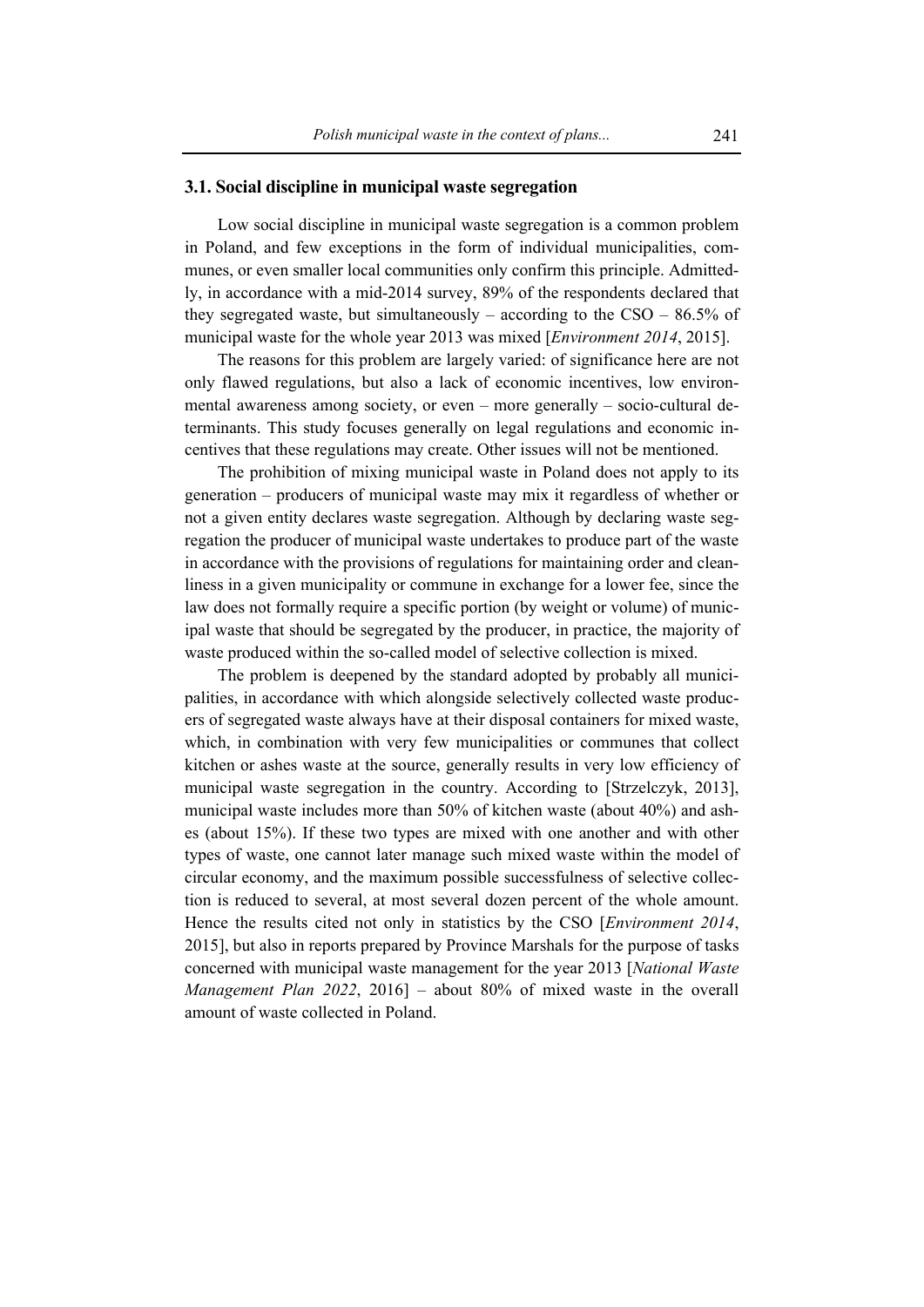#### **3.2. Municipal waste collection model**

The model of selective collection of municipal waste indicated in the previous subchapter assumes that people are able to properly segregate waste into legally required groups and place those in proper containers. This assumption is possible to be implemented in two scenarios. The former consists in long-term and stable education of the residents about what should and should not be done with waste. Several decades of this kind of work with the society might lead to high environmental awareness and an increase in the effectiveness of selective waste collection. An alternative to it might be a shorter period of intense monitoring of the activities of particular households and severe punishments for cases of improper waste segregation on the basis of strict rules concerning this matter. Both ways can be combined to achieve the effect of synergy.

Unfortunately, averaging the Polish conditions, one must note that neither of the scenarios has ever been implemented, and that there are very few municipalities or communes introducing long-term stable models of municipal waste segregation along with many years' environmental education programs, and those still achieve unsatisfactory results from the point of view of circular economy, which is usually caused by the fact that ashes and kitchen waste is overlooked in the applied and promoted model of waste segregation. Monitoring the activities of particular households in conditions of collective living in multifamily houses is out of the question in Poland due to infrastructural deficiencies; therefore, one cannot speak here of any punishments. Admittedly, there are technical possibilities of introducing the monitoring of the intensity of waste segregation by individual households, but it is difficult in terms of organizational aspects and requires a specific type of waste collection infrastructure; on the other hand, from the political point of view, punishing people for their failures or low intensity in municipal waste segregation is politically risky for local authorities, and thus such cases were not recorded in the study.

However, in the model of municipal waste segregation, the main obstacle to the introduction of circular economy is the frequent failure of local authorities to acknowledge kitchen waste and ashes as separate groups. These are undoubtedly the heaviest groups in terms of their share in the total amount of municipal waste [Strzelczyk, 2013], and, at the same time, they pollute other waste to the greatest degree in the process of mixing municipal waste.

Another important obstacle to the implementation of the concept of circular economy is insufficient hazardous waste collection infrastructure in the form of recycling stations, in Polish law called points of selective collection of municipal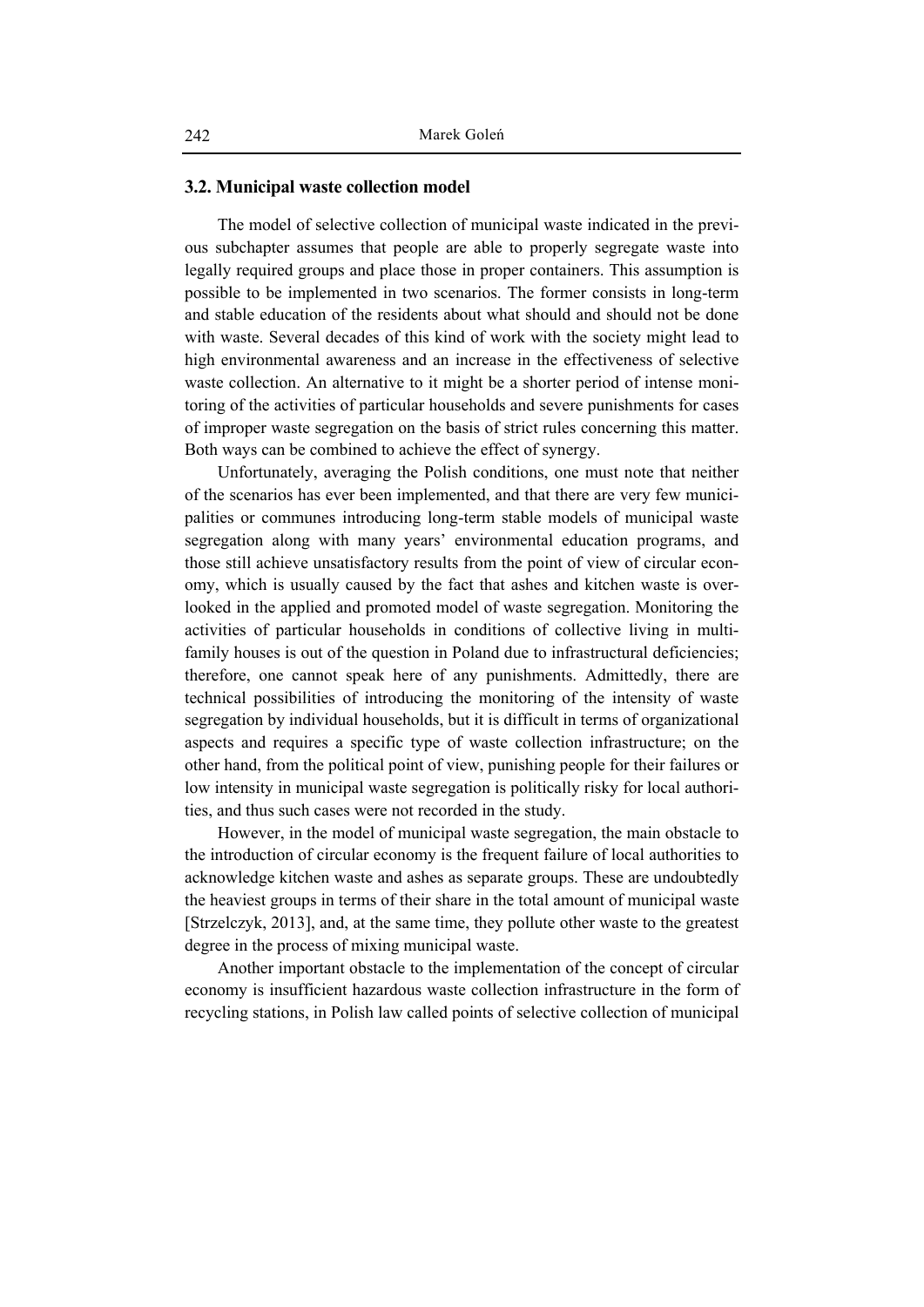waste (PSZOK). These recycling stations might help put used but not fully consumed durable goods of daily use (household appliances, furniture, clothes, books, etc.) to reuse instead of producing waste from those. Unfortunately, in Poland such stations are a rarity.

Although from among the 2,479 surveyed municipalities and communes (1,879 of which filled the questionnaires completely) 1,389 said that they had full-time recycling stations, at the same time more than 20 municipalities or communes reported that they had more than 10 such stations and four of them reported that they had more than 100 of those; therefore, it is difficult to say to what extent these stations correspond to the intentions of the legislator and whether these can be considered recycling stations supporting the model of circular economy. After all, the scope and method of functioning of the stations were not investigated; the study considered only the declarations of municipalities or communes concerning the legal management of recycling stations and the costs of those, and thus conclusions in this area are incomplete and imprecise.

# **3.3. Municipal waste management infrastructure**

Municipal waste management infrastructure must be adapted to the waste that is generated. Polish plants processing mainly mixed waste prevail. According to the document [Aktualizacja Krajowego…, 2015], "96 regional mechanical and biological processing plants for municipal waste (…) and one mixed municipal waste incineration plant operated in Poland in 2013". These plants offered a total capacity of approximately 7.5 mln tons of waste per year, but processed only about 4.2 mln tons. Moreover, under construction there are six more municipal waste incineration plants to be used mainly to manage mixed municipal waste; those have a total processing capacity of approximately 1 mln tons per year.

"During the works on the Update of the 2014 *National Waste Management Plan,* it was agreed that in the next few years the construction of eighteen municipal waste incineration plants (aside from those currently under construction) and RDF processing plants with a total capacity of about 2.1 million Mg per year would be planned. Due to their specificity, the majority of these plants were to be cross-regional. Taking into consideration plants under construction at the moment of the development of the 2014 Update (…), one may estimate that the total capacity of these municipal waste incineration plants in the country might exceed 3.1 million Mg per year" [Aktualizacja Krajowego Planu…, 2015]*.* 

According to the balance of availability of municipal waste presented in the [Aktualizacja Krajowego Planu…, 2015], it can be clearly observed that with the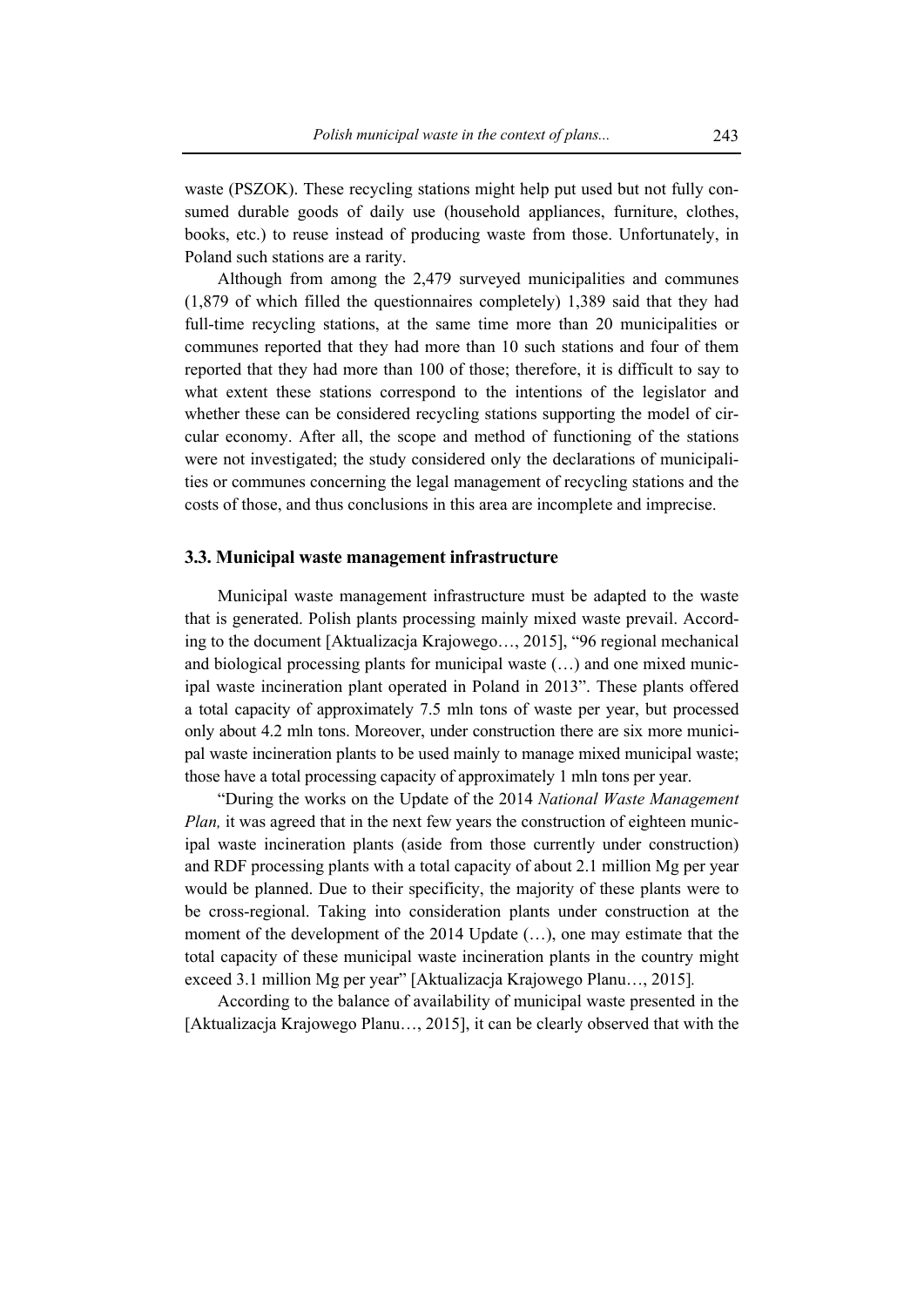plants in operation, plants currently under construction, and plants to be built there will be about 1 million tons of "input" too little per year. However, a more serious problem is the clash between the requirement saying that no later than in 2030 at least 70% of municipal waste should be recycled, which is to be introduced in Europe in connection with the [Communication of the Commission…, 2014], and the total capacity of the Polish existing, constructed, and planned mechanical and biological processing and incineration plants for municipal waste, which amounts to about 10 mln tons per year – roughly as much as the annual amount of waste collected.

The excess capacity of mixed waste processing plants is likely to become a significant obstacle to the development of circular economy in the future. The pressure to increase selective collection of municipal waste at the source and to simultaneously allow the development of circular economy will be successfully superseded by the pressure to provide the "input" of mixed waste for mechanical and biological processing and incineration plants for municipal waste, dictated by the need to provide return on investment. As these plants were and are built mainly on the basis of public funding, one cannot expect the authorities to try to hinder their activities by introducing regulations limiting the stream of mixed waste; quite the opposite – excess processing capacities in the abovementioned plants will promote the policy of stimulating the production of mixed waste.

# **Conclusion**

As Poland, we are only at the beginning of the road toward circular economy. The implementation of this objective will not be easy, and particular goals should be considered to be long-term projects. The Polish municipal waste management industry is ready to accept the challenge; however, not without concern. Nevertheless, we must rebuild the foundations of the system, and then proceed to laboriously implement changes at the operational level. The new [*National Waste Management Plan 2022*, 2016] is preparing the industry for a transformation, introducing numerous objectives taking into account the EU policy of municipal waste management. Its success will depend on close cooperation between central and local authorities, entrepreneurs, and the society, as this area requires not only efficient central and local regulations, but also great social effort and the openness of businesses.